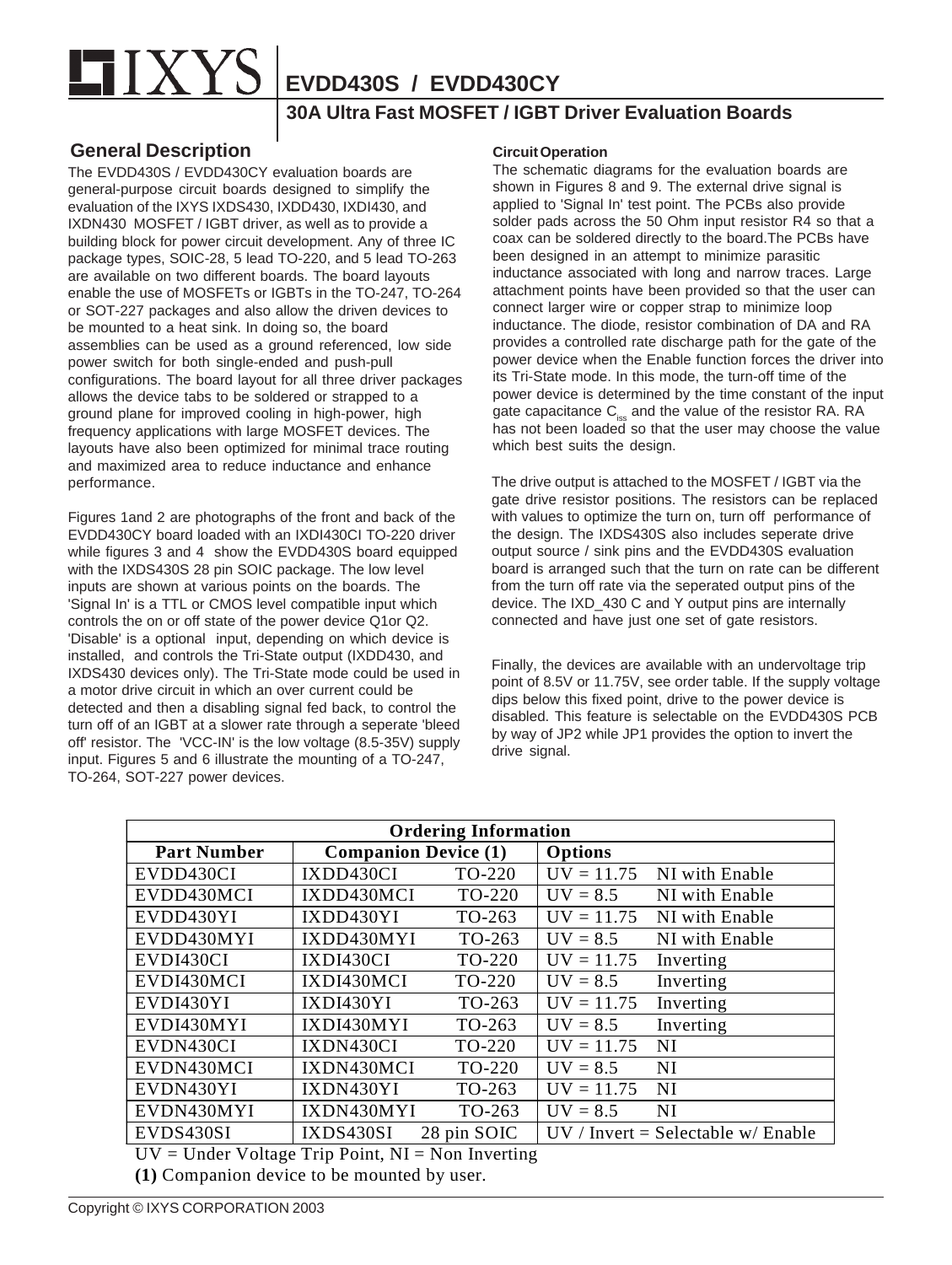

**Figure 1 EVDD430CY Evaluation board with 5 lead TO-220 driver installed.**



**Figure 3 EVDD430S Evaluation board.**



**Figure 2 EVDD430CY Evaluation board, back side.**



**Figure 4 EVDD430S Evaluation board, back side.**



**Figure 5 Evaluation board side view showing a power device installed in a high power configuration.**



**Figure 6 Evaluation board side view showing a SOT-227 power device installed in a high power configuration.**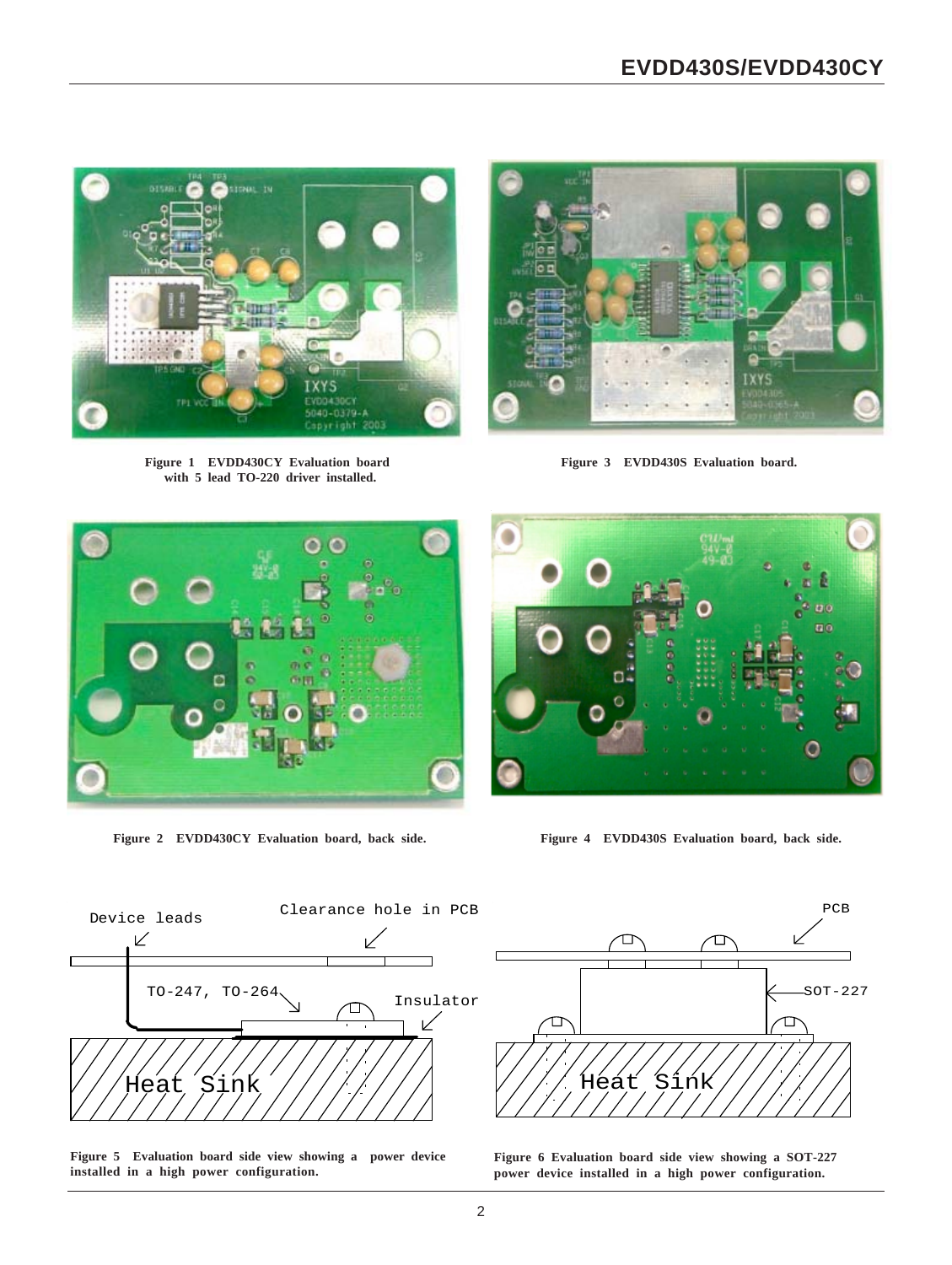| Input                                | <b>Function</b>         |  |  |
|--------------------------------------|-------------------------|--|--|
| Vcc In                               | Supply 8V-35V           |  |  |
| <b>GND</b>                           | Ground                  |  |  |
| Signal In                            | External drive signal   |  |  |
| Disable                              | High for device disable |  |  |
| $INV**$                              | Output inversion        |  |  |
| UVSEL**                              | Under voltage select    |  |  |
| $44.4$ 111 $11.7$ $11.7$ $12.0011$ 1 |                         |  |  |

The Evaluation Boards are supplied with either IXDD408YI, IXDD409YI, IXDI409YI, IXDN409YI or IXDD414YI 5-Pin TO-263 devices installed, depending upon the evaluation board part number ordered. To use the evaluation board with a different package type, the installed device must be removed, and the new device installed in the appropriate location.

\*\* Available on the EVDD430S board only

## **Figure 7 - PCB Connection Table**



**Figure 9 - EVDD430CY Schematic Diagram**

**NOTE:** The schematic shows two MOSFET devices. However only one device can be installed at any time.